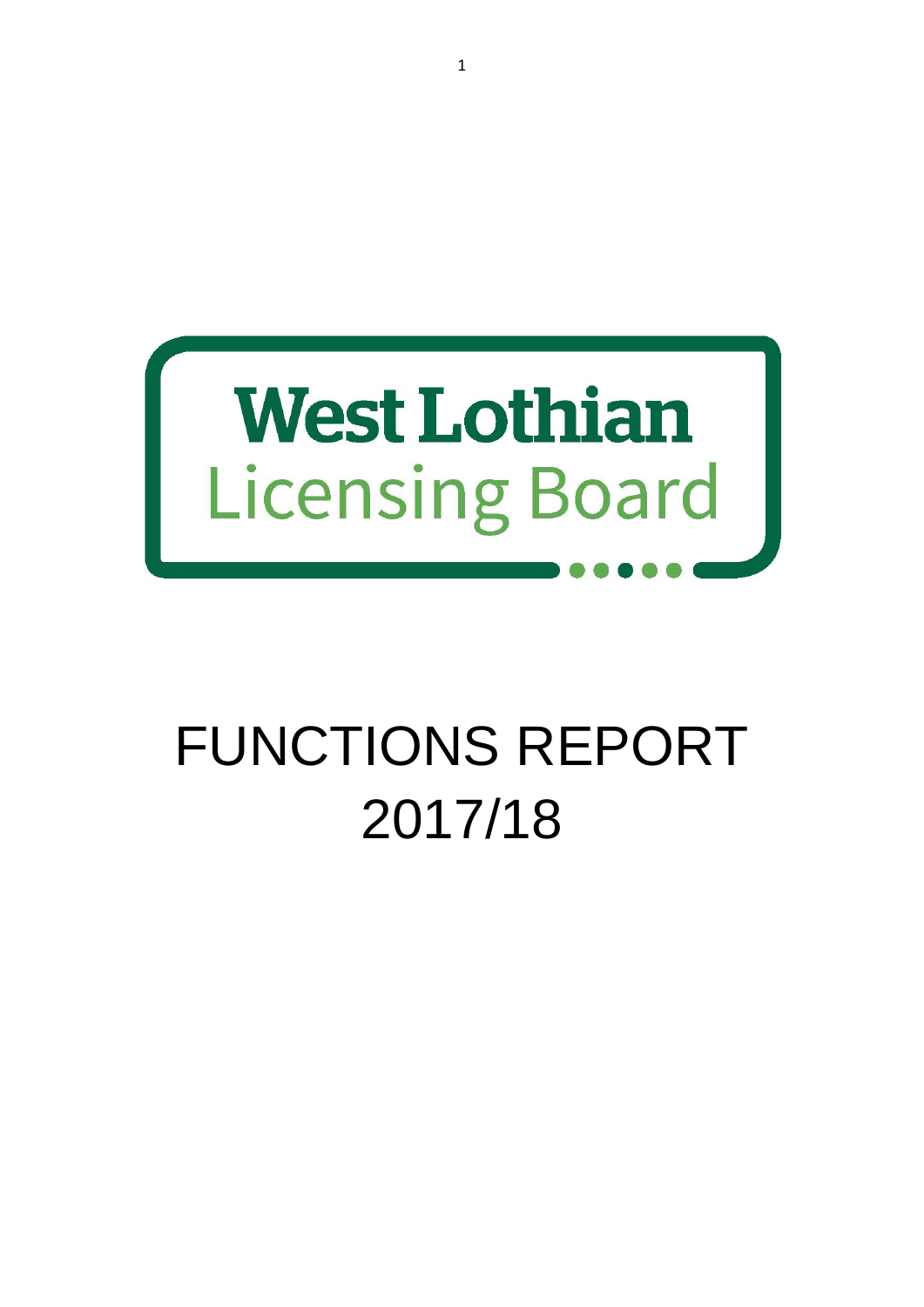INDEX

| Section 1: | Introduction                   | 3  |
|------------|--------------------------------|----|
| Section 2: | <b>Licensing Objectives</b>    | 4  |
| Section 3: | <b>Board Business</b>          | 4  |
| Section 4: | Decisions of the Board 2017/18 | 5  |
| Section 5: | <b>Licensing Forum</b>         |    |
| Section 6: | <b>Reviews</b>                 | 8  |
| Section 7: | Conclusion                     | 10 |

# APPENDICES

| Appendix 1: | Liquor Licensing Statistics for Year 2017-18 |
|-------------|----------------------------------------------|
|-------------|----------------------------------------------|

Appendix 2: Minutes of the Joint Board / Forum Meeting 8 November 2017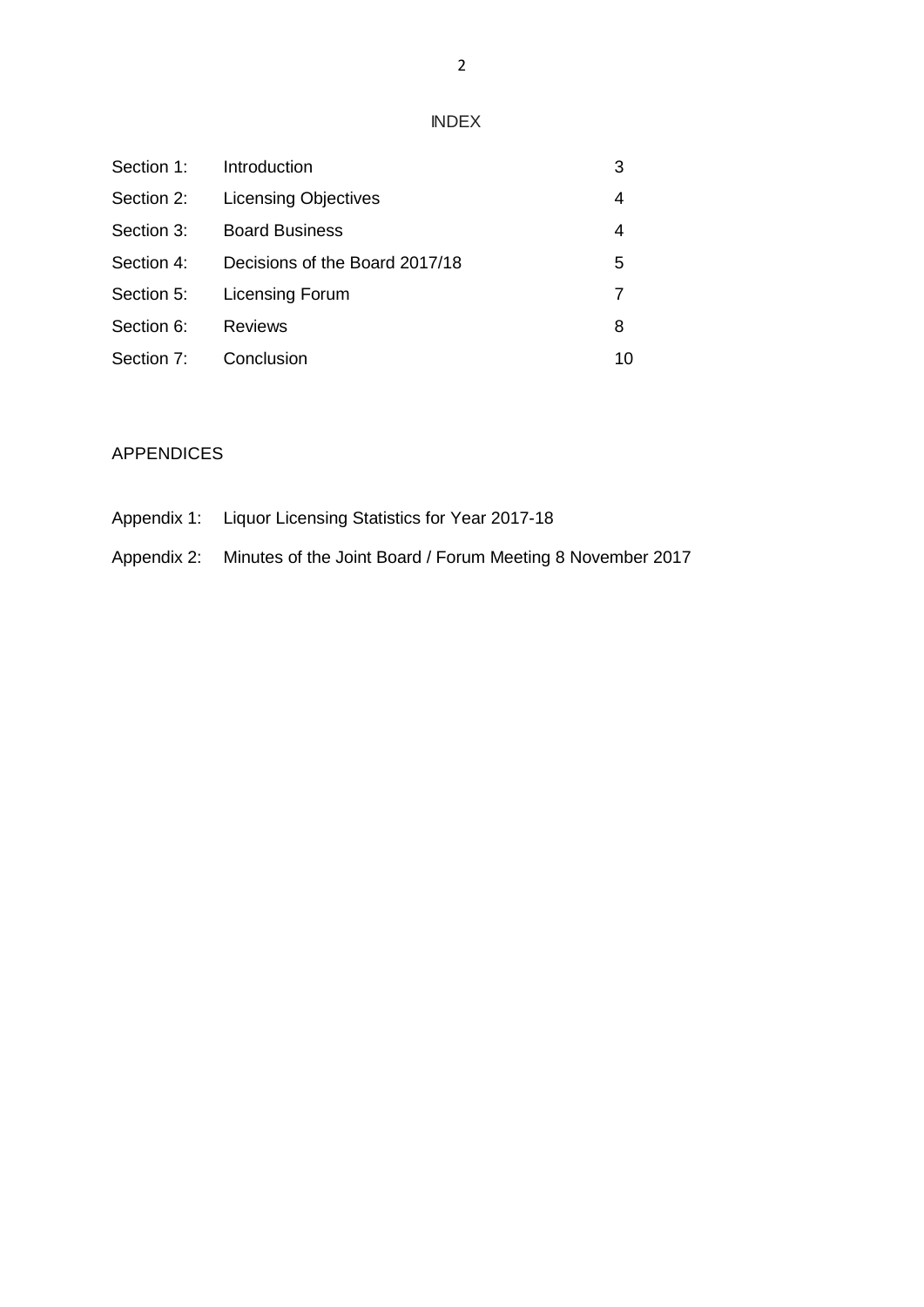# **1. Introduction - West Lothian Licensing Board**

1.1 This report has been prepared in accordance with the provisions of Section 9A of the Licensing (Scotland) Act 2005 ("the Act").

West Lothian Licensing Board ("the Board") is the licensing authority for the local government area of West Lothian for the purposes of the Act which makes provision for regulating the sale of alcohol and for regulating licensed premises and other premises on which alcohol is sold.

- 1.2 The current Board, which was formed in May 2017, comprises seven members, all of whom are elected members of West Lothian Council.
- 1.3 West Lothian is an area extending to 427 square kilometers bordered by the City of Edinburgh, Falkirk, North Lanarkshire, South Lanarkshire and Midlothian. The population of West Lothian has been steadily increasing over the last decade. It is currently 180,130 and it is predicted to increase throughout the period to 2035 with the population predicted to be 191,053 at 2035 (National Records of Scotland 2014 based population projections).
- 1.4 West Lothian has both urban and rural areas. There are five traditional towns, namely Armadale, Bathgate, Broxburn, Linlithgow and Whitburn as well as the former new town of Livingston where the council's administration is based. In addition, West Lothian also has 26 villages, some of which have significantly increased in size in recent years.
- 1.5 Under the Act, Licensing Boards are responsible for considering applications for:-
	- premises licences (including provisional premises, transfer, variation and temporary applications)
	- occasional licences and extended hours
	- personal licences
- 1.6 The Act is an extremely complex piece of legislation which provides a rigid structure for the processing and determining of applications. It has 150 sections, 7 schedules and 40 different regulations relating to it. Unsurprisingly the Board's experience is that most applicants rely on the services of specialist licensing solicitors or licensing consultants to make applications on their behalf.
- **2. The Licensing Objectives**
- 2.1 The Act sets out the following five licensing objectives ("the licensing objectives"):-
	- preventing crime and disorder
	- securing public safety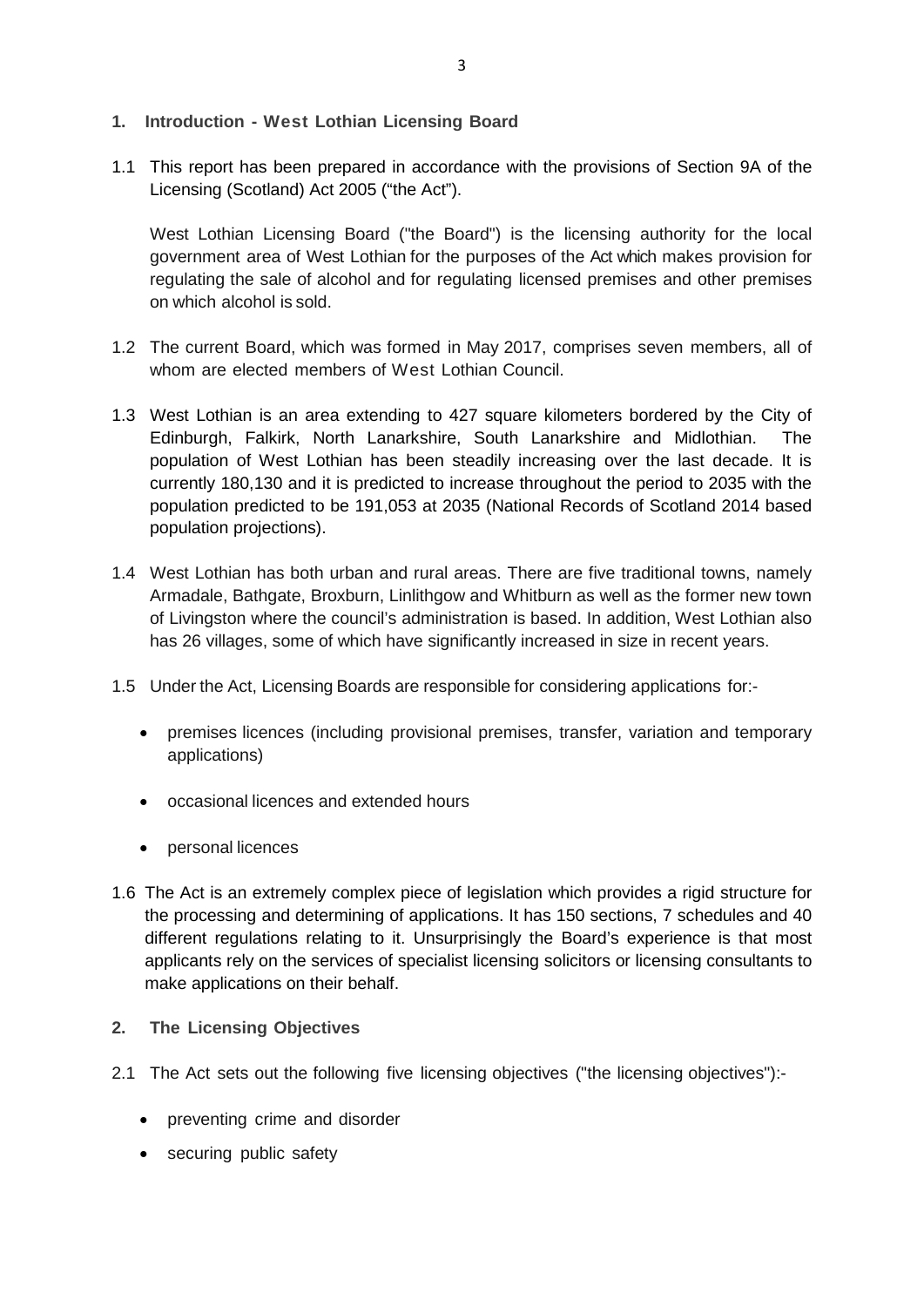- preventing public nuisance
- protecting and improving public health
- protecting children and young persons from harm

The licensing objectives provide a basis for the administration of the licensing regime. Whilst the Act creates a presumption of grant if none of the statutory grounds for refusal applies the objectives provide potential reasons for refusal of an application for the grant or variation of a premises licence or an occasional licence. The Board considers the licensing objectives in determining all applications. The caselaw which has developed since the Act came into effect has been useful in illustrating how the objectives should be applied in practice. The Board recognises in refusing applications all of its decisions must be evidence based and must contain reasons why particular objectives are engaged.

2.2. Breach of the objectives may provide grounds for reviewing a premises licence. Conditions attached to a premises licence or an occasional licence may, be based, on any one or more of the licensing objectives. In exercising its functions under the Act, the Board is required to have regard to the licensing objectives.

#### **3. Board Business**

3.1 In the year from 1 April 2017 to 31 March 2018, the Board met on a monthly basis to determine applications not determined using delegated powers. The annual statistics are shown in Appendix 1.

Applications before the Board were dealt with in an open and transparent manner in accordance with licensing legislation and its statement of licensing policy. In dealing with applications the Board operated in accordance with its rules which were made under Schedule 1 of the Act. The Board's statement of licensing policy and its rules can be accessed via the following links:

<https://www.westlothian.gov.uk/statement-of-board-policy-2013-16>

[https://www.westlothian.gov.uk/media/1043/West-Lothian-Licensing-Board-](https://www.westlothian.gov.uk/media/1043/West-Lothian-Licensing-Board-Rules/pdf/boardrules.pdf)[Rules/pdf/boardrules.pdf](https://www.westlothian.gov.uk/media/1043/West-Lothian-Licensing-Board-Rules/pdf/boardrules.pdf)

3.2 Reports were prepared by the Licensing Team in relation to each application detailing the background to and practical effect of each application, all comments received from those who responded to notification of the application, any other objections or representations received, relevant sections of the Board's policy, any other legal or procedural issues arising from the application and the powers of the Board including reference to the licensing objectives.

These reports are issued to Board members and applicants seven days prior to each meeting and ensure that fair notice is given as well as an opportunity for all involved to focus on the relevant issues.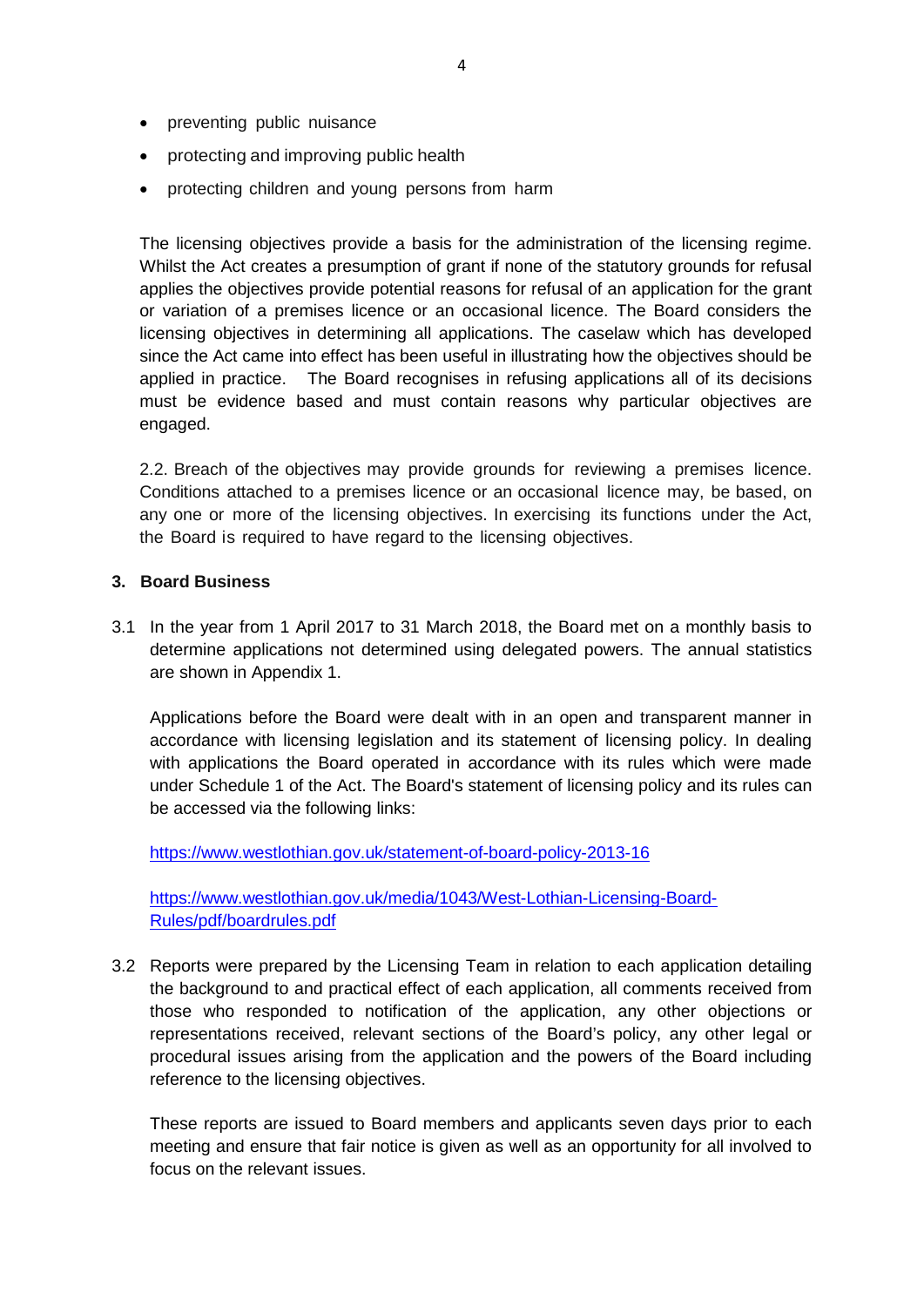- 3.3 The aim of the Policy Statement is to promote consistency of decision making and to provide applicants with an indication of how the Board is likely to approach certain matters and deal with and determine applications. There is a presumption that the Board will follow the terms of this Policy in its determination of individual applications. It remains open, however, for an applicant to make an application which is contrary to the terms of the Policy Statement. In such circumstances, an applicant is required to evidence/demonstrate to the Board good reasons why the Board's Policy Statement should not be followed.
- 3.4 The Board has information regarding the various types of applications which it administers on its webpages which are part of the West Lothian Council website. Information and guidance was also made available to persons wishing to apply for a licence, make representations, lodge objections or request reviews by the Council's Licensing Standards Officer (LSO) and other members of the Licensing Team.

The Board is aware of the need to ensure that the licensing process is accessible to all. Assistance is therefore always available on request for those who require special arrangements to access any part of the process.

3.5 At the monthly meetings, the Board has attempted to make the process as informal as possible whilst having regard to the need to carry the Board's quasi-judicial function. Board members receive regular training in addition to the training prescribed by the Act and in undertaking their role are required to comply with the terms of the statutory Code of Conduct for Councillors which is enforced by the Standards Commission for Scotland. In terms of that code Board members are required not only to act fairly but also be seen as acting fairly. They must not prejudge, or demonstrate bias in respect of, or be seen to be prejudging or demonstrating bias in respect of, any decision they make in their quasi-judicial role as Board members. They are also bound to only take into account relevant and material considerations and to discount any irrelevant or immaterial considerations. In making decisions Board members are assisted by solicitors appointed by the council who provide legal advice to the Board to ensure that members are aware of the relevant legislation, statutory guidance and caselaw.

#### **4 Decisions of the Board 2017/18**

- 4.1 The legislation requires that each application for new premises licences, provisional premises licences and non–minor variations of licences are referred to the Board for determination. In 2017/18 all of these applications were granted. Looking back over the last year the Board considers that many of these applications were uncontroversial and could have been dealt with using delegated powers if the law was changed to allow this.
- 4.2 The Board considered 6 applications for new premises licences, 3 applications for provisional premises licences and 17 variation applications. An assessment of these applications has shown that 18 of these applications were entirely uncontroversial. None of these applications attracted objections and in all of these cases no grounds for refusal existed and the Board did not impose any additional conditions. The Board suggests that the Scottish Government give consideration to changing the law to allow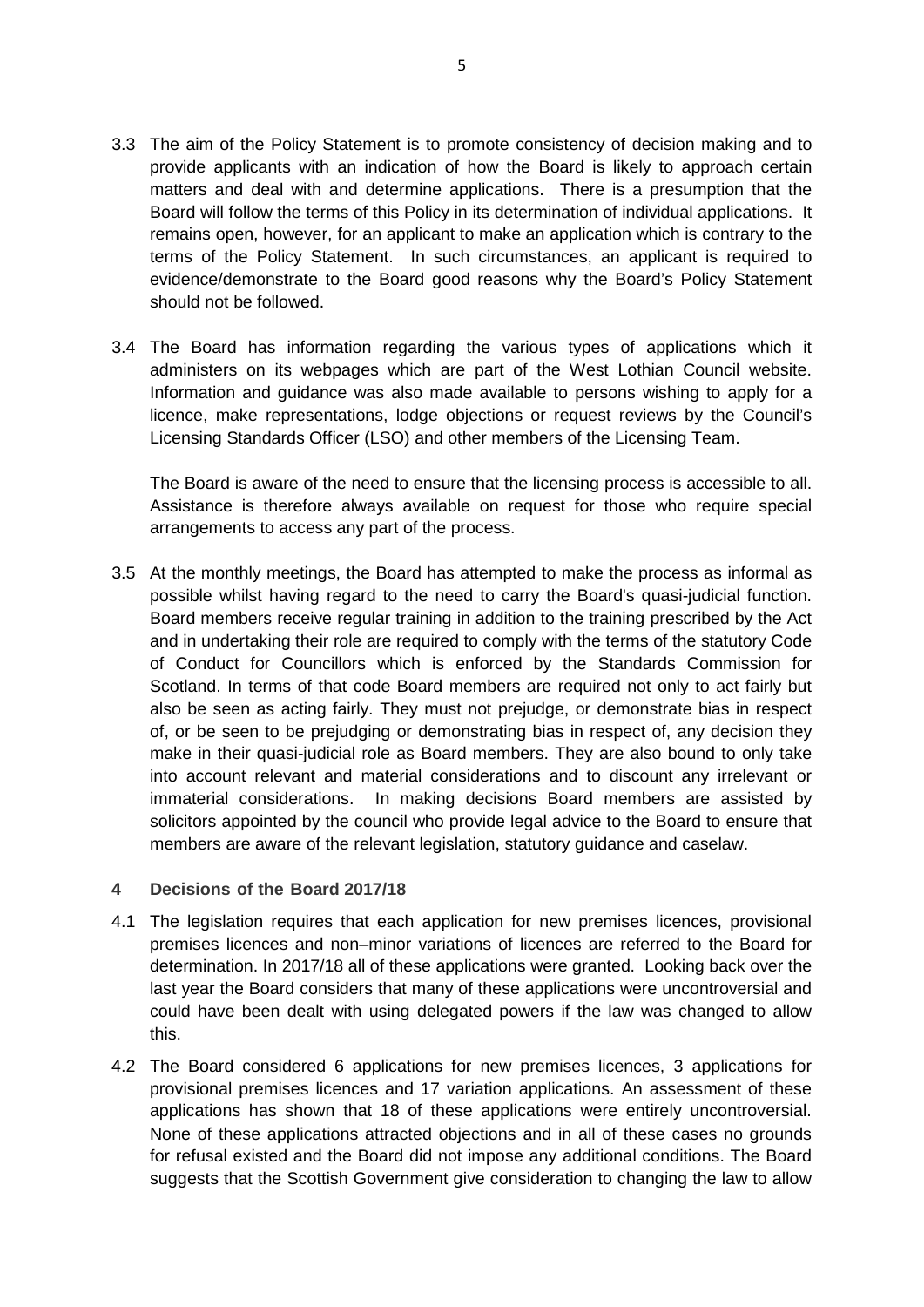more applications to be dealt with under delegated powers.

4.3 During the course of the year, the Board received applications for both Occasional Licences and Extended Hours. Occasional licences are required to temporarily licence the sale of alcohol in premises not covered by a premises licence or to allow members clubs to sell alcohol to the public. The number of occasional licences granted was 363, none were refused. The Board is concerned about the numbers of occasional licences which are granted each year. The fee for each licence is £10 which is insufficient to cover the costs of administering these. More importantly the Board is concerned that many events take place in premises which would not be suitable for the grant of a premises licence. In addition, the Board is aware that due to the terms of the legislation it is prevented from imposing conditions on these licences that all persons involved in the sale of alcohol receive the training which is required for those carrying out the same role in premises where a premises licence is in force. The Board considers that the Scottish Government should give urgent consideration to increasing the fee and limiting the numbers of applications which can be made by all applicants in order that such licences would be truly occasional and premises used regularly for the sale of alcohol such as community buildings and wedding venues would be required to have premises licences.

The Board also processed 28 applications from premises licence holders to extend their licensed hours. All were granted.

4.4 A total of 7 objections were received to 4 different applications for provisional licences and non-minor variations. These objections mainly comprised concerns from neighbours over perceived antisocial behaviour, litter and parking problems in the areas surrounding the premises, possible overprovision including commercial issues and potential noise problems. After receiving advice from the Clerk the Board determined that none of these objections were relevant.

The Board notes that there has been a recent decision from South Lanarkshire where on appeal a Sheriff overturned a decision of the Licensing Board to refuse a premises licence under the licensing objectives of preventing public nuisance and protecting children from harm. Fifteen objections had been received regarding the application and the Sheriff's decision contains a detailed analysis of all the objections which had been taken into consideration by the Board when refusing the application. The Sheriff rejected all the objections as irrelevant to the licensing decision as they related to concerns about what could possibly happen. He said that the question for the Board was whether it was satisfied that it was likely or probable that events which were inconsistent with the specified licensing objectives would be a feature or characteristic of the operation of the premises if the application was granted.

The Board highlights this case as it reflects its experience that a large number of objections received in relation to licensing applications, both from members of the public and other stakeholders such as the NHS, are not based on matters that can be considered by the Board in terms of an alcohol licensing decision under the 2005 Act. Therefore legally they cannot be used to justify a ground of refusal under the 2005 Act. The Board would encourage the Scottish Government to publish guidance for members of the public across Scotland to promote a better understanding of the system.

4.5 A breakdown of current Premises Licences is shown in Appendix 1. Numbers of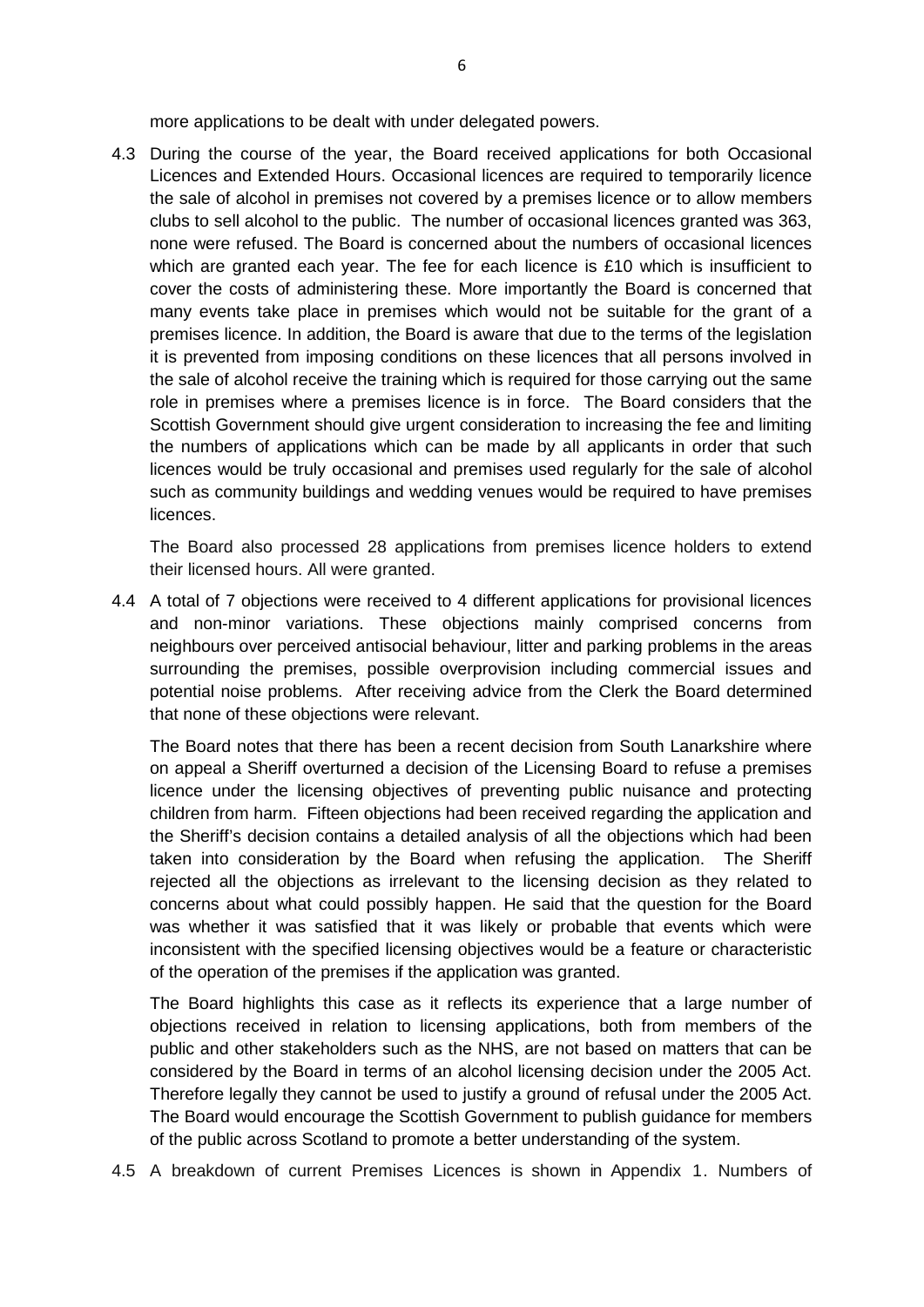premises licences have remained fairly static over the nine years since the Act was brought into full effect, despite the increasing population in the area. The Board has a list of all premises licences on its alcohol licences webpage

<https://www.westlothian.gov.uk/article/2011/Alcohol-Licences>

4.6 Most personal licence applications are determined using delegated powers where no grounds for refusal apply. Appendix 1 details that 146 applications were determined. Of these only four applications required to be referred to the Board as relevant offences were notified by Police Scotland. None of the notices included a recommendation from the Chief Constable that the application be refused, all applications were granted.

# **5 Licensing Forum**

- 5.1 West Lothian Licensing Board has a properly constituted Forum operating in the area. However, the Forum for the West Lothian area experiences many of the same issues seen with such bodies across Scotland. There has been an increasingly difficult challenge of appointing a Chair and this is in part due to the membership of the Forum. Despite extensive attempts to encourage applications to join the Forum, there still remains a heavy imbalance toward council and health officials, with very little engagement from the licensed trade or general public itself. Many of these officials are reluctant to chair the Forum due to the commitment that would be required for the position. As such, there are concerns that the Forum is now failing to drive forward any meaningful body of work that could help shape the way licensing operates in the West Lothian Board area.
- 5.2 The Board is formally required to meet with the Forum at least once per annum. A copy of the draft minutes of the meeting held on 8 November 2017 are attached at Appendix 2. In addition the Board has had a number of meetings with Forum members and other key stakeholders during this year to discuss the policy review.
- 5.3 The role of Licensing Forum is to keep under review the operation of the Licensing Act in the West Lothian area and to give advice and make recommendations to the Board in relation to those matters as the Forum considers appropriate. The Forum is designed to be the community's voice on alcohol licensing issues. Given the role of the Forum it is a concern that training is not mandatory for Forum members, as it is for almost all others in the alcohol licensing system. As has been stated previously the Act, its many regulations and the caselaw arising from it are extremely complex. It is the Board's view that the Forum has expectation levels based on anecdotal information from bodies concerned about overconsumption of alcohol in Scotland that Boards simply "rubber stamp" applications and that having an overprovision policy is urgently required to solve this. This is not correct and the grounds for refusal of applications and the presumption of grant contained in the legislation are not understood. The Board is of the view that the role of the Forum should be reviewed and training for Forum members from an independent source should be mandatory.
- 5.4 In relation to overprovision the Board recognises that the only method by which numbers of licensed premises can be controlled by a Licensing Board is by refusal of applications on the grounds of overprovision. The legislation provides that Boards must have regard to statutory guidance issued by the Scottish Ministers in exercising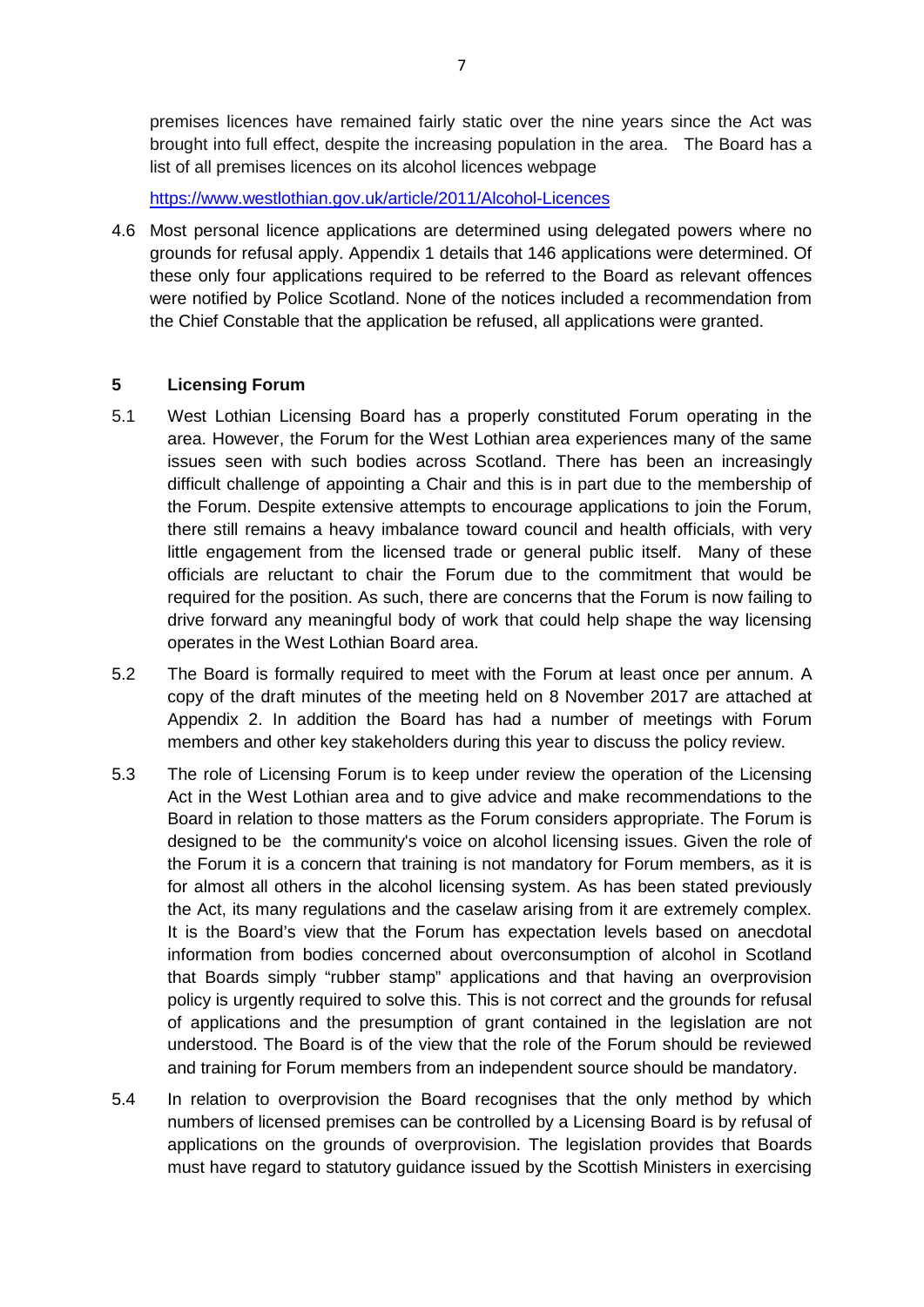its functions and where it does not follow the guidance must give ministers notice of the decision and the reasons for that.

The guidance states that the Board has a duty to carry out wide ranging consultation prior to the formulation of an overprovision statement. It goes on to state that "the results of all consultation should be evaluated to identify robust and reliable evidence which suggests that a saturation point has been reached or is close to being reached *always provided that a dependable causal link can be forged between that evidence and the operation of licensed premises in a locality*". This is a test which is very difficult to meet and was originally written to target on sales premises which are decreasing.

The guidance has been reviewed recently but the revised version has not been formally approved yet by Ministers. In any event although the document provides clearer guidance in some respects the test remains the same.

This test is not readily understood by Licensing Forums and NHS Boards. In West Lothian we have noted a great deal of frustration on the part of the Forum and NHS Lothian staff who are of the opinion that as there is evidence that people in West Lothian are drinking to harmful levels the Board should be able to find evidence to formulate an overprovision policy.

The Board is of the view that it is not as simple as that and whilst it shares the concerns of those working in public heath about drinking habits unless overprovision can be evidenced it does not believe that it has powers to introduce measures to reduce consumption of alcohol.

The other difficulty is that as West Lothian has for several years had a steadily increasing population whilst the numbers of licensed premises has remained static. In these circumstances it is more difficult to evidence that a saturation point has been reached or is close to being reached. In addition, without a change in the law to allow Boards access to sales volumes and information about where local people purchase alcohol it is difficult to see how evidence can show that a dependable causal link can be forged between evidence of saturation and the operation of licensed premises in a locality. The Board is currently consulting regarding its policy review and will carefully consider overprovision in the light of all evidence which is received from consultees. The Board is of the view that in the longer term the overprovision legislation and guidance needs to be completely reviewed.

#### **6 Reviews**

6.1 The Board considers that the powers which it has to take action following premises licence reviews can be very effective when there are problems with the operation of premises. Applications for premises licence reviews can be made by anyone but in practice have only ever been made in West Lothian by Police Scotland or the LSO. In addition, reviews have been undertaken by the Board following notification under Section 44 of convictions relating to licence holders or connected persons. Police Scotland Licensing Officers work closely with local premises and operate a successful system of interventions with problematic premises to draw any issues to the attention of the licence holder at the earliest possible stage. No applications for review were made by Police Scotland this year.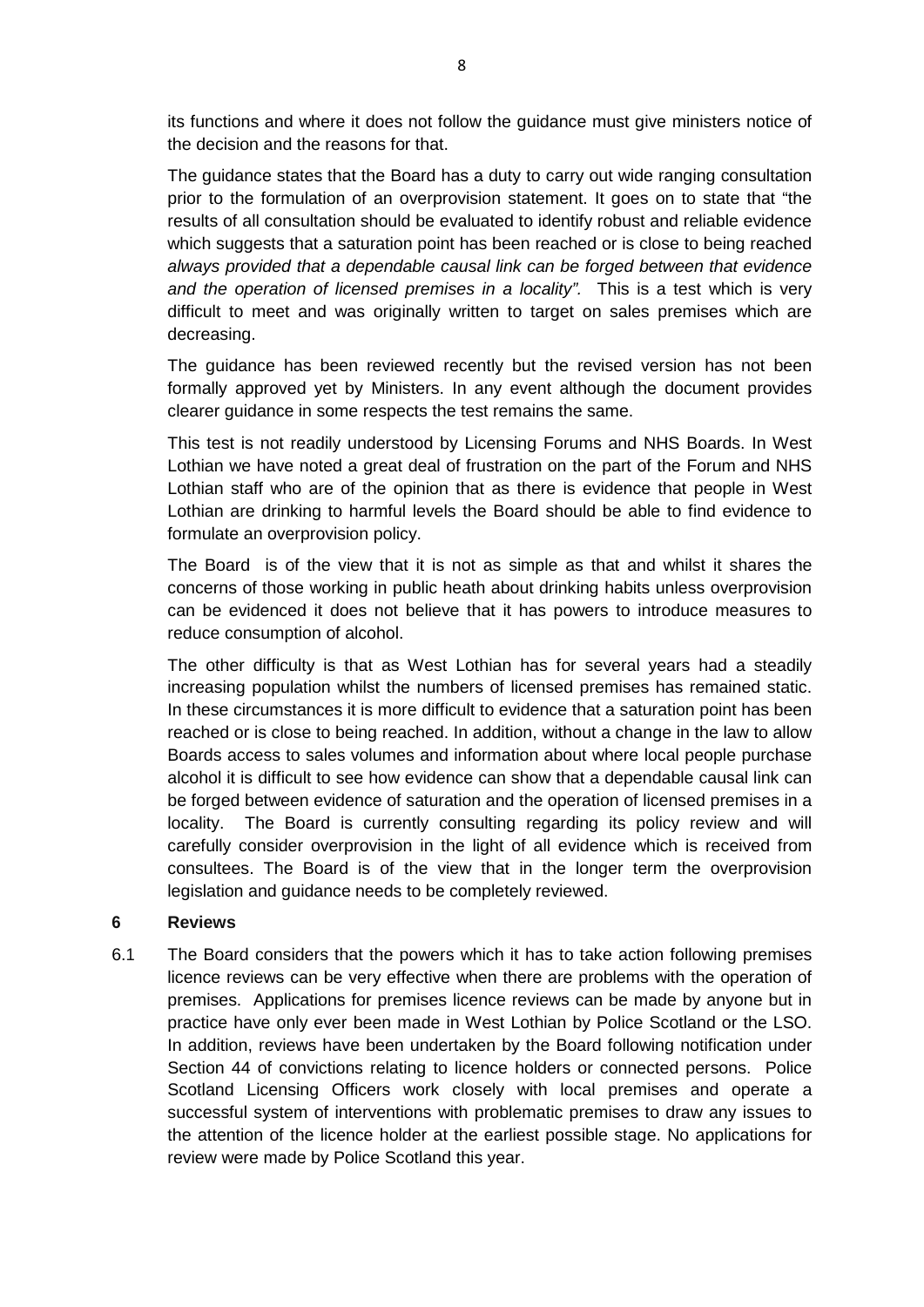6.2 In the period from 1 April 2017 to 31 March 2018 there were 6 reviews considered by the Board. Four of these related to notifiable convictions concerning two different supermarket chains, where the convictions did not relate to local premises. Having considered all the circumstances the Board was satisfied that appropriate remedial action had been taken to remove the problems encountered and that there was no likelihood of a similar incidents occurring in any Scottish based outlet. Accordingly no action was taken in these cases.

One review application was made by the LSO following non–payment of the annual fee by the licence holder who had closed the premises. This review did not proceed as the licence was surrendered before the hearing.

The final review was carried out by the Board after it came to light that the premises licence holder, a limited company, had been dissolved some time ago without notification to the Board. Unhelpfully the wording of Section 28 of the Act which details the period of effect of a premises licence does not provide that the licence ceases to have effect in these circumstances. It was accepted that the licence required to be revoked and an immediate application was made for a new licence which was granted a few months alter as there were no concerns about the operation of the premises.

# **7 Conclusion**

- 7.1 The Board is pleased to report that licensed premises in West Lothian have been well run and generally problem free in the last year. In this respect the Board congratulates and thanks the licensed trade in its efforts in promoting and upholding the licensing objectives and complying with the Board's policy.
- 7.2 The Board is of the view that a number of parts of the Act need to be reviewed.

This report was approved by the Board on 8 June 2018.

Contact details: [licensingboard@westlothian.gov.uk](mailto:licensingboard@westlothian.gov.uk)

West Lothian Licensing Board West Lothian Council Civic Centre Howden South Road **Livingston** EH54 6FF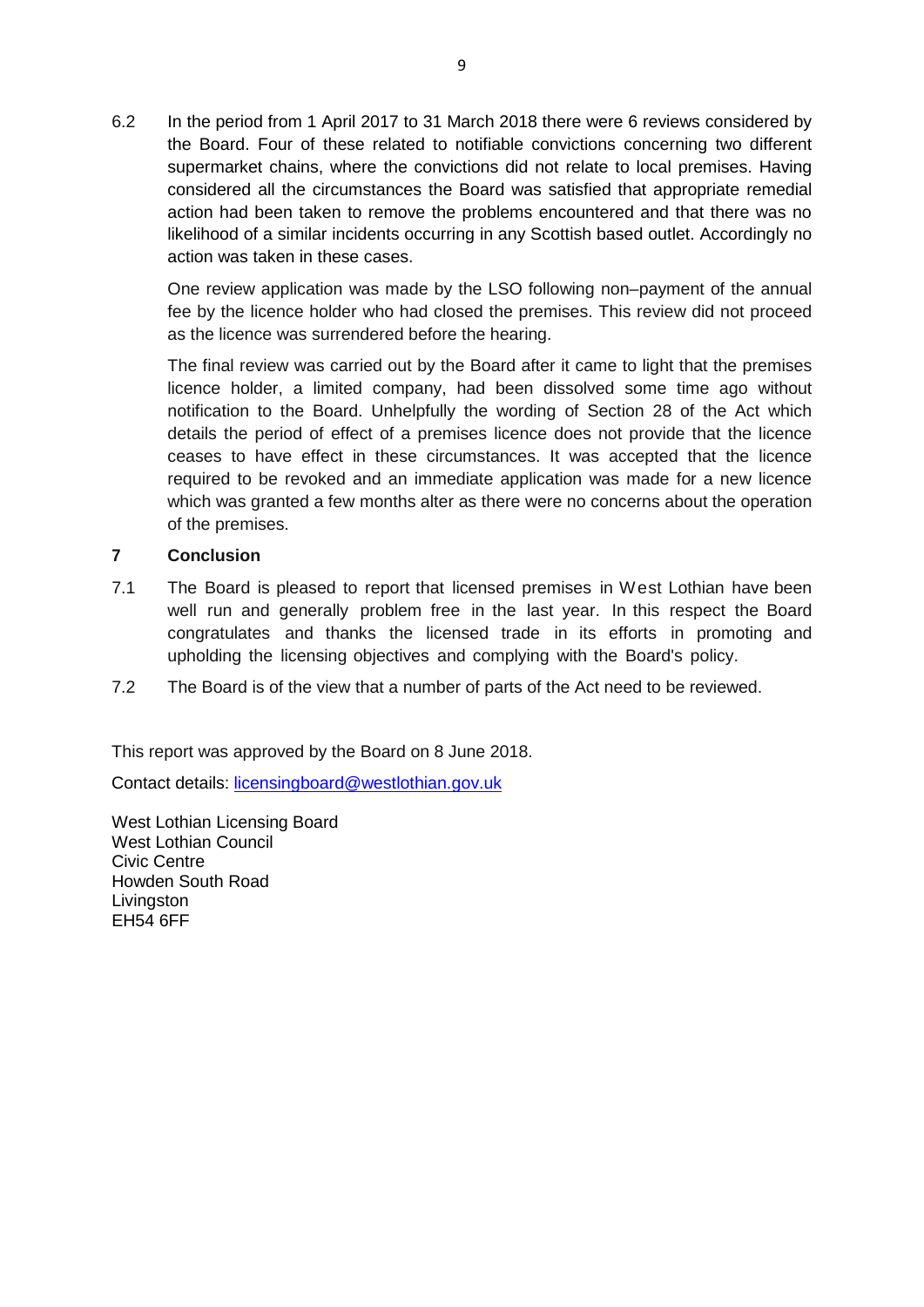# **Liquor Licensing Statistics for Year 2017-18 (Period 01/04/2017to 31/03/2018)**

| <b>Local Authority - West Lothian</b>                                                                                |                          |  |  |
|----------------------------------------------------------------------------------------------------------------------|--------------------------|--|--|
| <b>Premises Licence Statistics</b>                                                                                   |                          |  |  |
| Licences in Force on 31 March 2018 (this should equal total of a+b+c)                                                | 388                      |  |  |
| (a) on licence only                                                                                                  | 115                      |  |  |
| (b) off licence only                                                                                                 | 158                      |  |  |
| (c) both                                                                                                             | 115                      |  |  |
| Applications received during 2017-18                                                                                 |                          |  |  |
| (a) on sale                                                                                                          | 1                        |  |  |
| (b) off sale                                                                                                         | 7                        |  |  |
| (c) both                                                                                                             | 1                        |  |  |
| Applications refused during 2017-18 under section 23                                                                 | <b>NIL</b>               |  |  |
| Applications granted during 2017-18 under section 23                                                                 | 9                        |  |  |
| Applications for review of premises licence during 2017-18 under S36 & S37 resulting in:-                            |                          |  |  |
| (a) written warning                                                                                                  | <b>NIL</b>               |  |  |
| (b) variation                                                                                                        | <b>NIL</b>               |  |  |
| (c) suspension                                                                                                       | <b>NIL</b>               |  |  |
| (d) revocation                                                                                                       | 1                        |  |  |
| (e) no action                                                                                                        | 5                        |  |  |
| <b>Occasional Licence Statistics</b>                                                                                 |                          |  |  |
| Number of Occasional Licences granted during 2017-18                                                                 | 363                      |  |  |
| <b>Personal Licence Statistics</b>                                                                                   |                          |  |  |
| Personal Licences in Force on 31 March 2018                                                                          | 1,316                    |  |  |
| Applications during 2017-18 under section 72:-                                                                       |                          |  |  |
| (a) refused                                                                                                          | <b>NIL</b>               |  |  |
| (b) granted                                                                                                          | 146                      |  |  |
| Proceedings taken during 2017-18 under section 83 (notice of conviction) resulting in:-                              |                          |  |  |
| (a) endorsement                                                                                                      | <b>NIL</b>               |  |  |
| (b) suspension                                                                                                       | <b>NIL</b>               |  |  |
| (c) revocation                                                                                                       | <b>NIL</b>               |  |  |
| (d) no action                                                                                                        | 1                        |  |  |
| Proceedings taken during 2017-18 under section 84 (conduct inconsistent with licensing objectives) resulting<br>in:- |                          |  |  |
| (a) endorsement                                                                                                      | <b>NIL</b>               |  |  |
| (b) suspension                                                                                                       | NIL                      |  |  |
| (c) revocation                                                                                                       | <b>NIL</b>               |  |  |
| (d) no action                                                                                                        | <b>NIL</b>               |  |  |
| Proceedings during 2017-18 under section 86 (multiple endorsements) resulting in:-<br>(a) endorsement                |                          |  |  |
|                                                                                                                      | <b>NIL</b><br><b>NIL</b> |  |  |
| (b) suspension<br>(c) revocation                                                                                     | <b>NIL</b>               |  |  |
| (d) no action                                                                                                        | <b>NIL</b>               |  |  |
| Revocations of personal licences during 2017-18 under section 87(3) (failure to provide evidence of                  |                          |  |  |
| having undertaken refresher training)                                                                                | 78                       |  |  |
| Staff employed at 31 March 2018                                                                                      |                          |  |  |
| <b>Minor variation applications</b>                                                                                  | 149                      |  |  |
| Non-minor variations                                                                                                 | 17                       |  |  |
| <b>Transfer applications</b>                                                                                         | $\mathbf{1}$             |  |  |
| Number (full-time equivalent) of licensing standards officers employed                                               | $\mathbf{1}$             |  |  |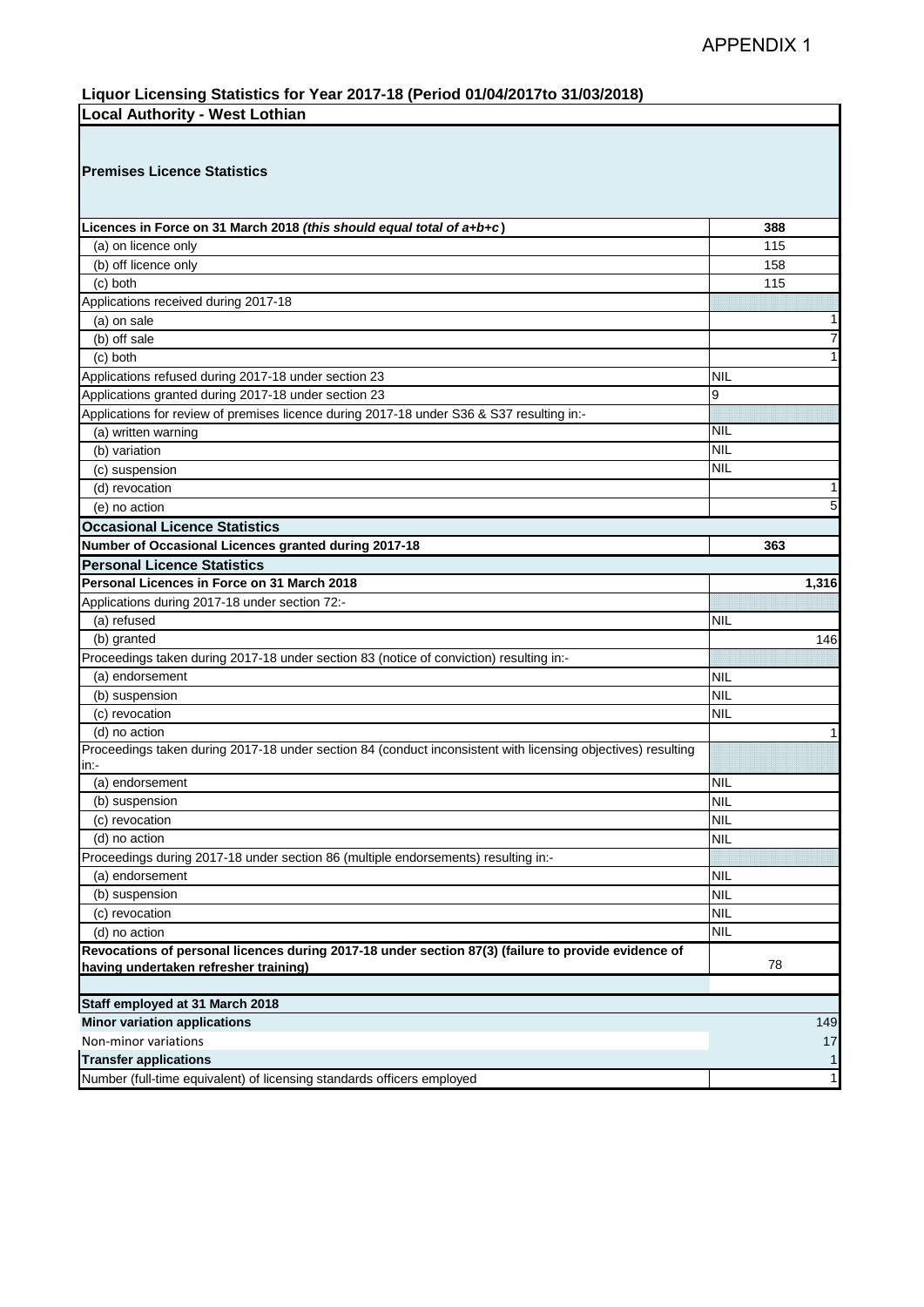MINUTE of JOINT MEETING of WEST LOTHIAN LICENSING BOARD and WEST LOTHIAN LOCAL LICENSING FORUM held within COUNCIL CHAMBERS, WEST LOTHIAN CIVIC CENTRE, LIVINGSTON, on WEDNESDAY 9 NOVEMBER 2017

Present –Councillors Peter Heggie, Tom Conn, Bruce Fairbairn, Dom McGuire, George Paul, John Bainbridge (Community), Douglas Frood (LSO), Norma McKinney (Community), Christine Melville (Education), Alan Murray (Community), Elizabeth Oldcorn ( NHS Lothian), Alison Smith (Housing) PC Tom White (Police Scotland)

Apologies – Councillor Chris Horne, Helen Davis (Social Work), Mike Duncan (WL CHCP), Brian Pringle (WLDAS) Arun Randev (Trade)

# **1. INTRODUCTIONS**

Introductions were made by all parties

# **3. POLICY REVIEW**

The Clerk referred to the note regarding the Board Review of its statement of Policy which had been circulated.

The Clerk to the Licensing Board advised that the review of the Board's Statement of Licensing Policy was about to commence and a proposed timetable for the review had been prepared to ensure that the Board would be able to publish a new policy by October 2018.

The Clerk advised that the Licensing Forum would be part of the process as a consultee; however, the Board would welcome the views and assistance of the Forum and other key stakeholder at an earlier stage to help inform the public consultation.

The Clerk went on to advise that the Licensing Team had identified areas within the current document that would possibly require to be changed. A list of these areas was circulated.

It was noted that the review of the Policy Statement was an extensive undertaking, and the Board would welcome the assistance of the Forum by looking at areas of the statement it thought should be updated and put forward suggestions for change.

Government guidance which Boards were required to have regard to had been in place since 2007 and was available on the Scottish Government's website. The Board was aware that the Government was working on a redraft of two sections of that guidance covering overprovision and policy statements. It was not known when this would be issued and concerns had been raised at the speed at which this was being completed. The progress of the review could be affected by any revised guidance published during the course the next year.

A note of the timetable for the review was provided for information.

# **4. OVERPROVISION**